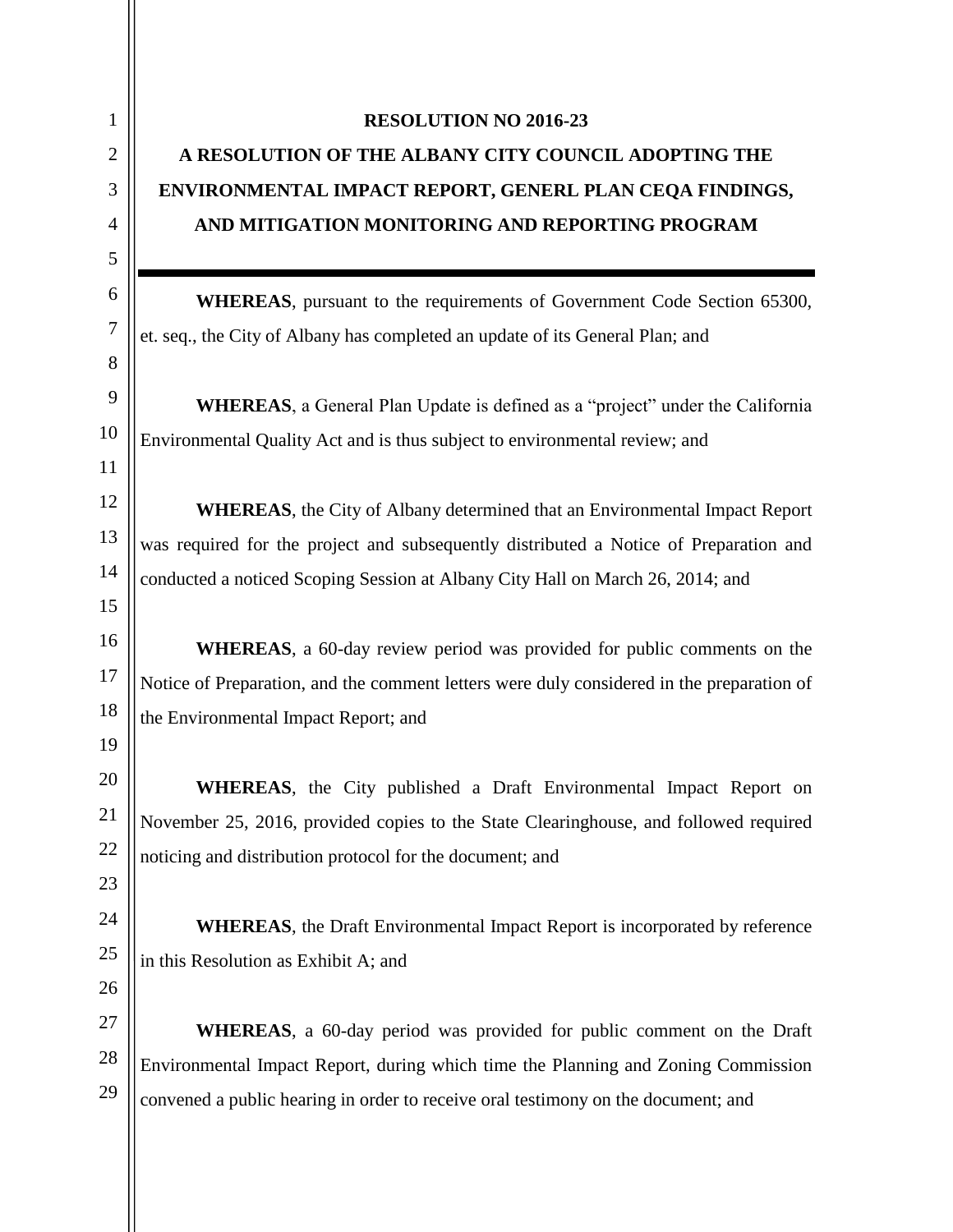**WHEREAS**, following the conclusion of the public review period on January 25, 2016, the City prepared annotated responses to all comments received, as well as line edits to the Draft Environmental Impact Report; and

**WHEREAS**, the Responses to Comments Document, including line edits, are incorporated by reference to this Resolution as Exhibit B; and

**WHEREAS**, the potential for significant impacts has been mitigated by policies in the General Plan itself, as well as mitigation measures specifically prescribed for the project and incorporated into this resolution by reference as Exhibit C; and

**WHEREAS**, the City has made findings for the General Plan Environmental Impact Report as required by Section 15091 and 15093 of the State CEQA Guidelines and Section 21081 of the Public Resources Code, and such findings are incorporated into this resolution as Exhibit D; and

**WHEREAS,** the Albany Planning and Zoning Commission conducted a public hearing on the Draft General Plan and EIR, including the attachments referenced above, on March 9, 2016; and

**WHEREAS,** the Albany Planning and Zoning Commission adopted Resolution 2016-01, recommending Council adoption of the EIR and related documents, including edits to pages 13 and 16 of the required CEQA Findings document (Exhibit D);

## **NOW THEREFORE, THE ALBANY CITY COUNCIL RESOLVES AS FOLLOWS:**

1. The Albany 2035 General Plan Environmental Impact Report (EIR) provides a program-level evaluation of projected growth in Albany over the 2015-2035 period, following the policies, maps, and action programs of the General Plan.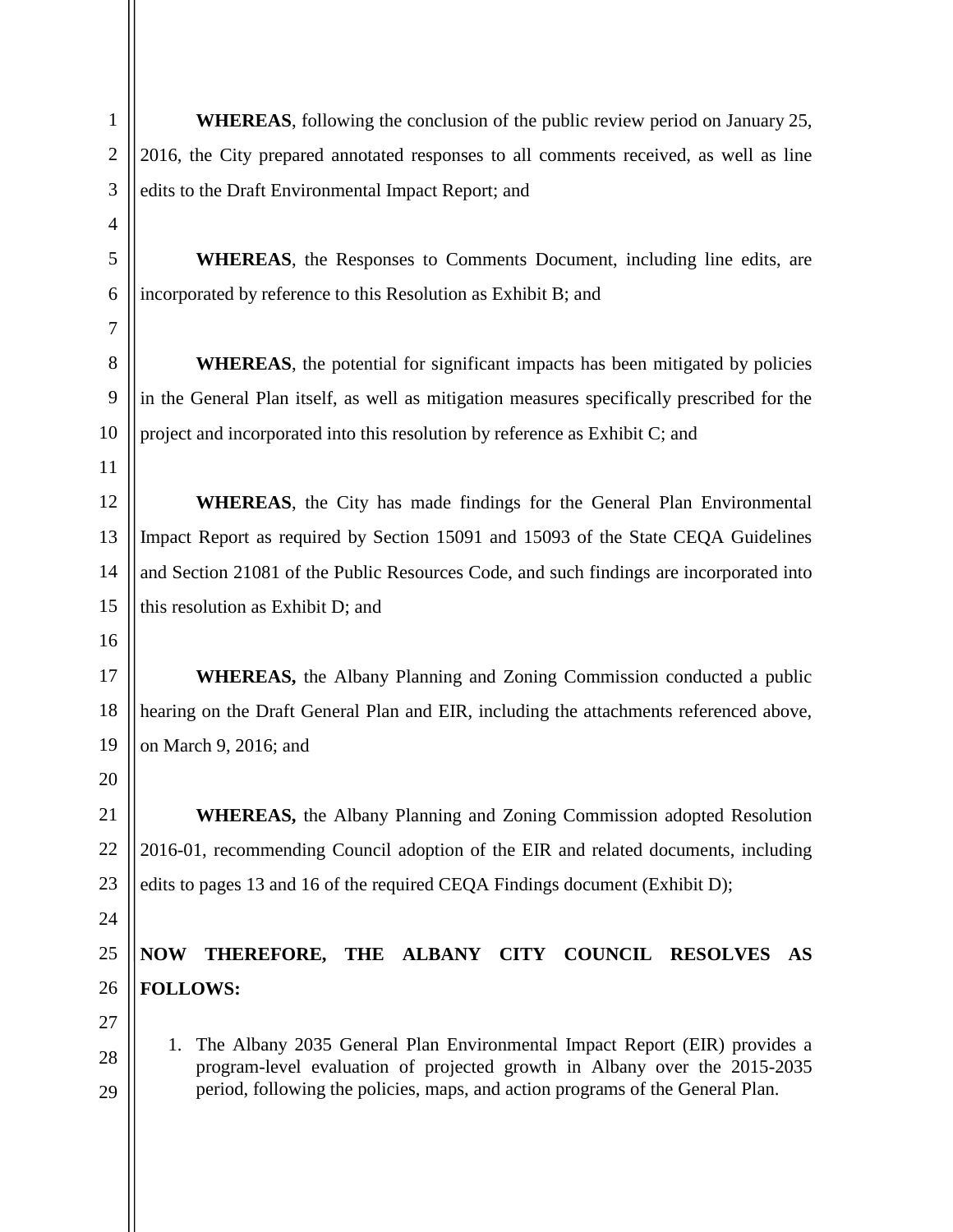| $\mathbf{1}$   |                                                                                      | 2. The EIR has been prepared in compliance with CEQA, the State CEQA                                                                                               |
|----------------|--------------------------------------------------------------------------------------|--------------------------------------------------------------------------------------------------------------------------------------------------------------------|
| $\overline{2}$ |                                                                                      | Guidelines, and the City's local CEQA guidelines.                                                                                                                  |
| 3              |                                                                                      | 3. Notices of the public hearings on the General Plan Update, the Draft EIR, and the                                                                               |
| $\overline{4}$ |                                                                                      | Final EIR were given as required and actions were conducted pursuant to State<br>law.                                                                              |
| 5              |                                                                                      |                                                                                                                                                                    |
| 6              |                                                                                      | 4. All comments received on the Draft EIR, including those received at public                                                                                      |
| $\tau$         |                                                                                      | hearings, were responded to adequately.                                                                                                                            |
| 8              |                                                                                      | 5. The EIR adequately identifies and addresses all of the potential environmental<br>impacts and feasible mitigation measures have been incorporated into the 2035 |
| 9              |                                                                                      | General Plan in the form of goals, policies, and action items.                                                                                                     |
| 10             |                                                                                      | 6. No changes to the General Plan or Draft EIR have been made that necessitate or                                                                                  |
| 11<br>12       |                                                                                      | involve significant new information as outlined in CEQA Guidelines Section<br>15088.5.                                                                             |
|                |                                                                                      |                                                                                                                                                                    |
| 13             |                                                                                      | 7. The EIR is adequate and complete for consideration in making a decision on the<br>merits of the General Plan Update.                                            |
| 14             |                                                                                      |                                                                                                                                                                    |
| 15             |                                                                                      | 8. The Albany Planning and Zoning Commission has conducted required public<br>hearings and recommended adoption of the Final EIR by the City Council.              |
| 16             |                                                                                      |                                                                                                                                                                    |
| 17             |                                                                                      | Based on the foregoing findings, the City Council adopts the Albany 2035 General Plan                                                                              |
| 18             | Environmental Impact Report (Exhibit A), including the Response to Comments (Exhibit |                                                                                                                                                                    |
| 19             |                                                                                      | B), Mitigation Monitoring and Reporting Program (Exhibit C); and Findings (Exhibit D).                                                                             |
| 20             |                                                                                      |                                                                                                                                                                    |
| 21             |                                                                                      | PASSED, APPROVED, AND ADOPTED this 18 <sup>th</sup> day of April 2016 by the following                                                                             |
| 22             | vote:                                                                                |                                                                                                                                                                    |
| 23             | AYES-                                                                                |                                                                                                                                                                    |
| $24\,$         |                                                                                      |                                                                                                                                                                    |
| $25\,$         | NOES-                                                                                |                                                                                                                                                                    |
| 26             |                                                                                      |                                                                                                                                                                    |
| $27\,$         | ABSENT-                                                                              |                                                                                                                                                                    |
| $28\,$         |                                                                                      |                                                                                                                                                                    |
| 29             |                                                                                      |                                                                                                                                                                    |
|                |                                                                                      | ABSTENTION-                                                                                                                                                        |
|                |                                                                                      |                                                                                                                                                                    |
|                |                                                                                      |                                                                                                                                                                    |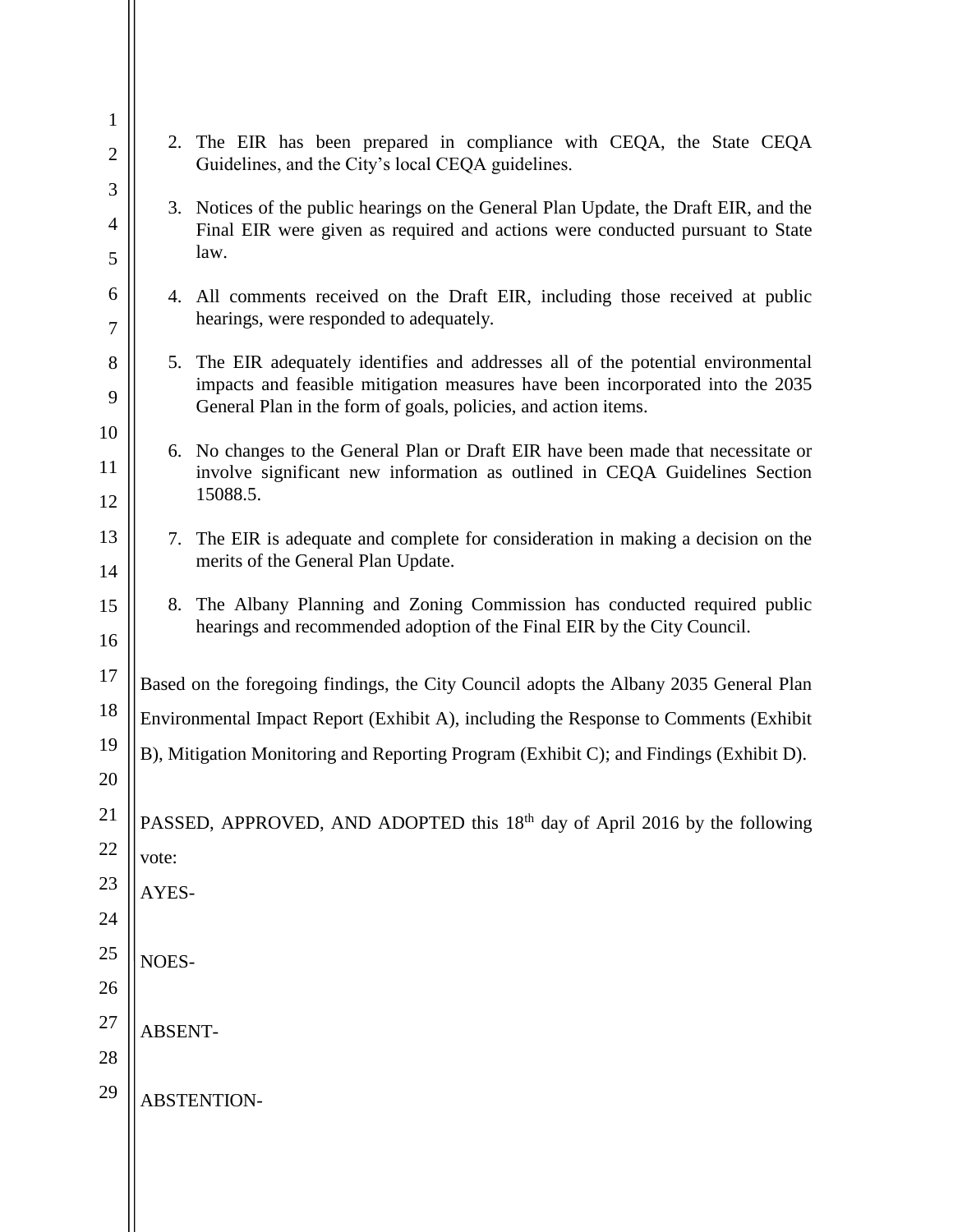| $\mathbf{1}$     |                             |
|------------------|-----------------------------|
| $\overline{c}$   |                             |
| $\overline{3}$   | Mayor, Peter Maass          |
| $\overline{4}$   |                             |
| 5                | ATTEST:                     |
| $\overline{6}$   |                             |
| $\boldsymbol{7}$ |                             |
| $\,8$            | Nicole Almaguer, City Clerk |
| 9                |                             |
| 10               |                             |
| 11               |                             |
| 12               |                             |
| 13               |                             |
| 14               |                             |
| 15               |                             |
| 16               |                             |
| $17\,$           |                             |
| 18               |                             |
| 19               |                             |
| 20               |                             |
| 21               |                             |
| $\overline{22}$  |                             |
| 23               |                             |
| 24               |                             |
| 25               |                             |
| 26               |                             |
| 27               |                             |
| 28               |                             |
| 29               |                             |
|                  |                             |
|                  |                             |

Ш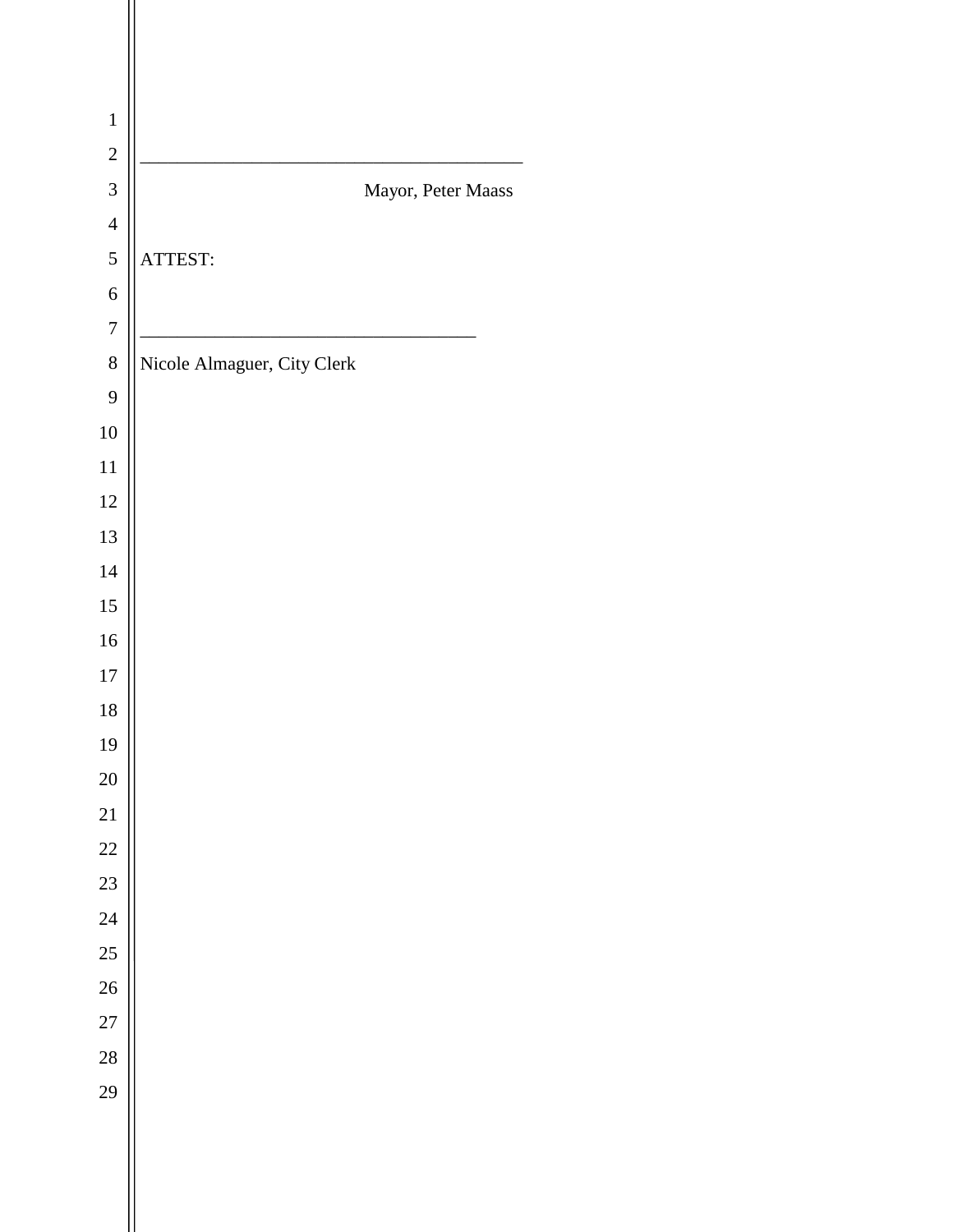| $\mathbf{1}$     | <b>EXHIBIT A</b>                                    |
|------------------|-----------------------------------------------------|
| $\overline{2}$   | DRAFT 2035 GENERAL PLAN ENVIRONMENTAL IMPACT REPORT |
| $\mathfrak{Z}$   | November 25, 2015                                   |
| $\overline{4}$   | (SEPARATE PAGE)                                     |
| $\overline{5}$   |                                                     |
| $\sqrt{6}$       |                                                     |
| $\boldsymbol{7}$ |                                                     |
| $8\,$            |                                                     |
| $\overline{9}$   |                                                     |
| $10\,$           |                                                     |
| $11\,$           |                                                     |
| $12\,$           |                                                     |
| 13               |                                                     |
| 14               |                                                     |
| 15               |                                                     |
| $16\,$           |                                                     |
| $17\,$           |                                                     |
| $18\,$           |                                                     |
| 19               |                                                     |
| $20\,$           |                                                     |
| 21               |                                                     |
| 22               |                                                     |
| 23               |                                                     |
| 24               |                                                     |
| 25               |                                                     |
| 26               |                                                     |
| 27               |                                                     |
| 28               |                                                     |
| 29               |                                                     |
|                  |                                                     |
|                  |                                                     |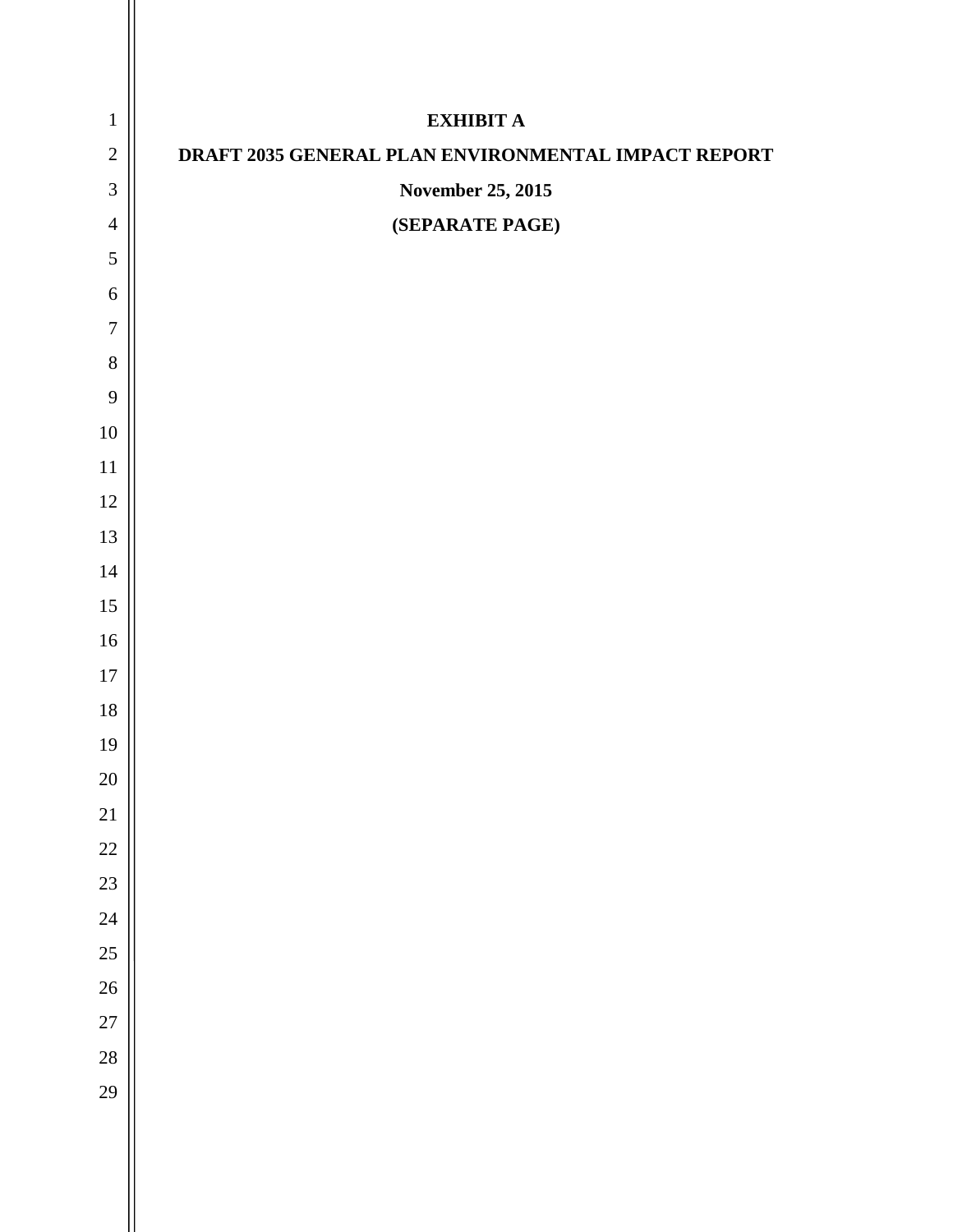| $\mathbf{1}$     | <b>EXHIBIT B</b>     |
|------------------|----------------------|
| $\sqrt{2}$       | RESPONSE TO COMMENTS |
| $\mathfrak{Z}$   | (SEPARATE PAGE)      |
| $\overline{4}$   |                      |
| $\mathfrak s$    |                      |
| 6                |                      |
| $\boldsymbol{7}$ |                      |
| $\,8\,$          |                      |
| 9                |                      |
| $10\,$           |                      |
| $11\,$           |                      |
| $12\,$           |                      |
| 13               |                      |
| $14\,$           |                      |
| $15\,$           |                      |
| $16\,$           |                      |
| $17\,$           |                      |
| $18\,$           |                      |
| 19               |                      |
| 20               |                      |
| 21               |                      |
| 22               |                      |
| 23               |                      |
| 24               |                      |
| 25               |                      |
| $26\text{ }$     |                      |
| 27               |                      |
| 28               |                      |
| 29               |                      |
|                  |                      |
|                  |                      |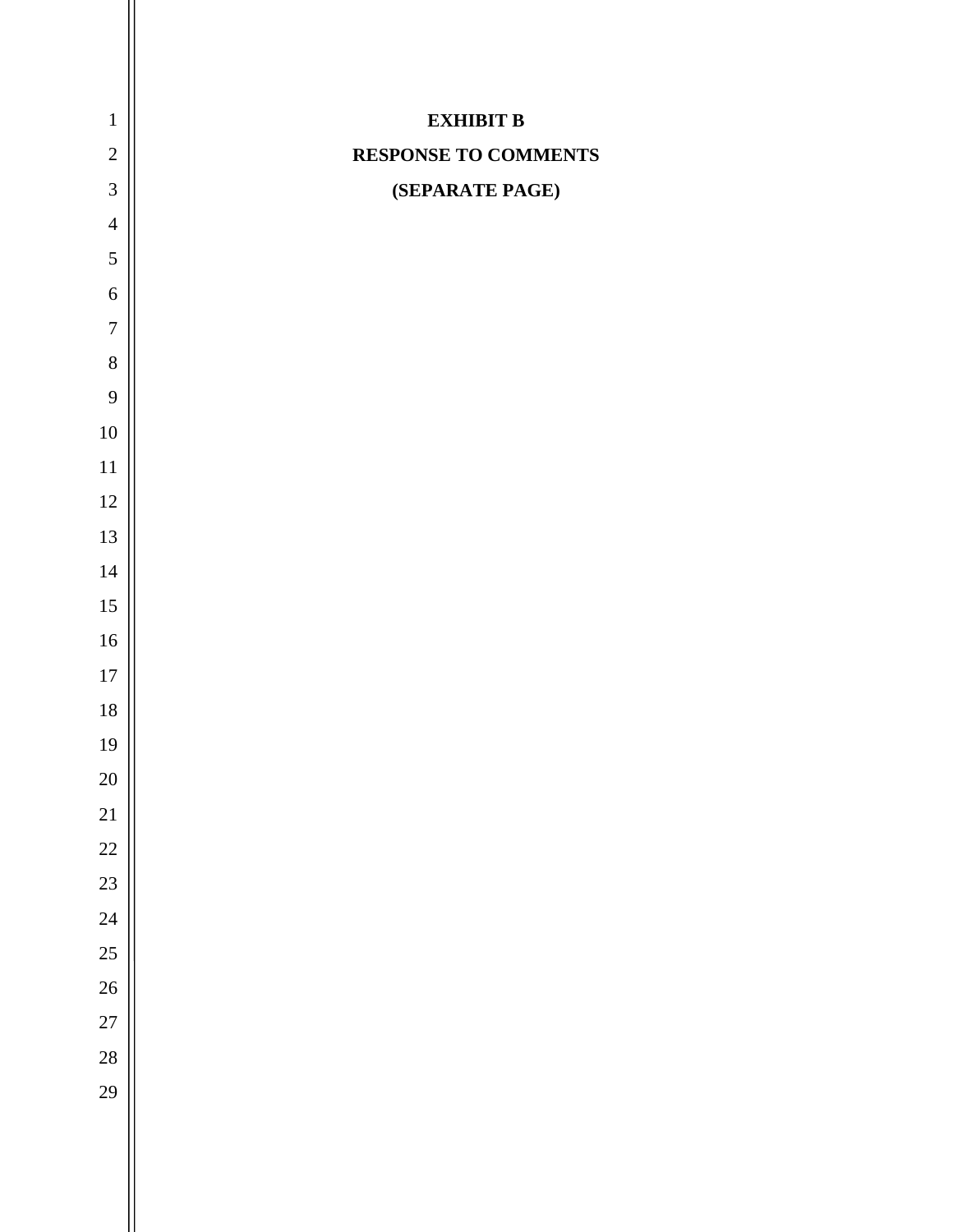| $\mathbf{1}$   | <b>EXHIBIT C</b>                            |
|----------------|---------------------------------------------|
| $\sqrt{2}$     | MITIGATION MONITORING AND REPORTING PROGRAM |
| $\mathfrak{Z}$ | (SEPARATE PAGE)                             |
| $\overline{4}$ |                                             |
| $\sqrt{5}$     |                                             |
| 6              |                                             |
| $\overline{7}$ |                                             |
| $8\,$          |                                             |
| 9              |                                             |
| $10\,$         |                                             |
| $11\,$         |                                             |
| $12\,$         |                                             |
| 13             |                                             |
| 14             |                                             |
| 15             |                                             |
| 16             |                                             |
| $17\,$         |                                             |
| $18\,$         |                                             |
| 19             |                                             |
| 20             |                                             |
| $21\,$         |                                             |
| 22             |                                             |
| 23             |                                             |
| 24             |                                             |
| 25             |                                             |
| 26             |                                             |
| $27\,$         |                                             |
| 28             |                                             |
| 29             |                                             |
|                |                                             |
|                |                                             |